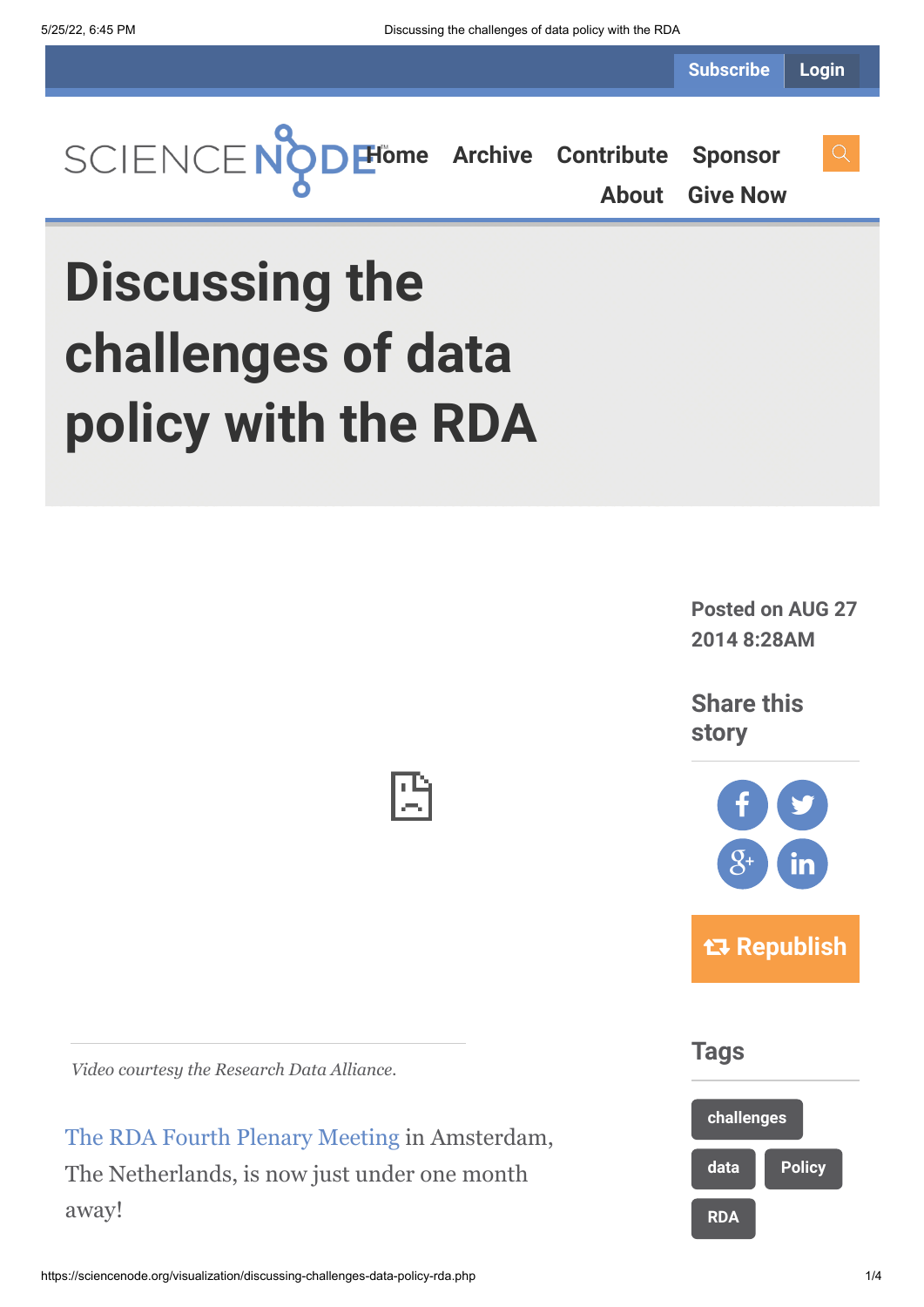Take a look at this video to find out what delegates at the previous meeting had to say about the challenges relating to data policy.

Patricia Clarke, senior policy analyst at the Irish [Health Research Board, is the first speaker \(2:57](http://www.hrb.ie/)- 9:35). She highlighted some of the work being done to tackle the specific challenges surrounding the preservation and sharing of medical data.

Mercè Crosas, director of data science at Harvard University's Institute for Quantitative Social Science, Massachusetts, US, was the next speaker during the panel session (09:48-19:13). She talked about [the Harvard Dataverse Network](http://thedata.harvard.edu/dvn/) and gave an overview of the guidelines she and her colleagues have developed for data publishing.

Simon Hodson then provided the audience with an [overview of the work done by the Committee on](http://www.codata.org/) Data for Science and Technology (CODATA) (09:27-29:19), which is an interdisciplinary [scientific committee of the International Council](http://www.icsu.org/) for Science (ICSU). As executive director of the committee, he explained how CODATA works to improve the quality, reliability, management, and accessibility of data important to all fields of science and technology

Carlos Morais-Pires, scientific officer at the European Commission Directorate General for [Communications Networks, Content & Technology](http://ec.europa.eu/dgs/connect/en/content/dg-connect) (DG Connect), also highlighted the importance of the research community in defining how policies are actually put into practice (29:27-36:17).

**[Research Data](https://sciencenode.org/tag/?tag=Research%20Data%20Alliance) Alliance**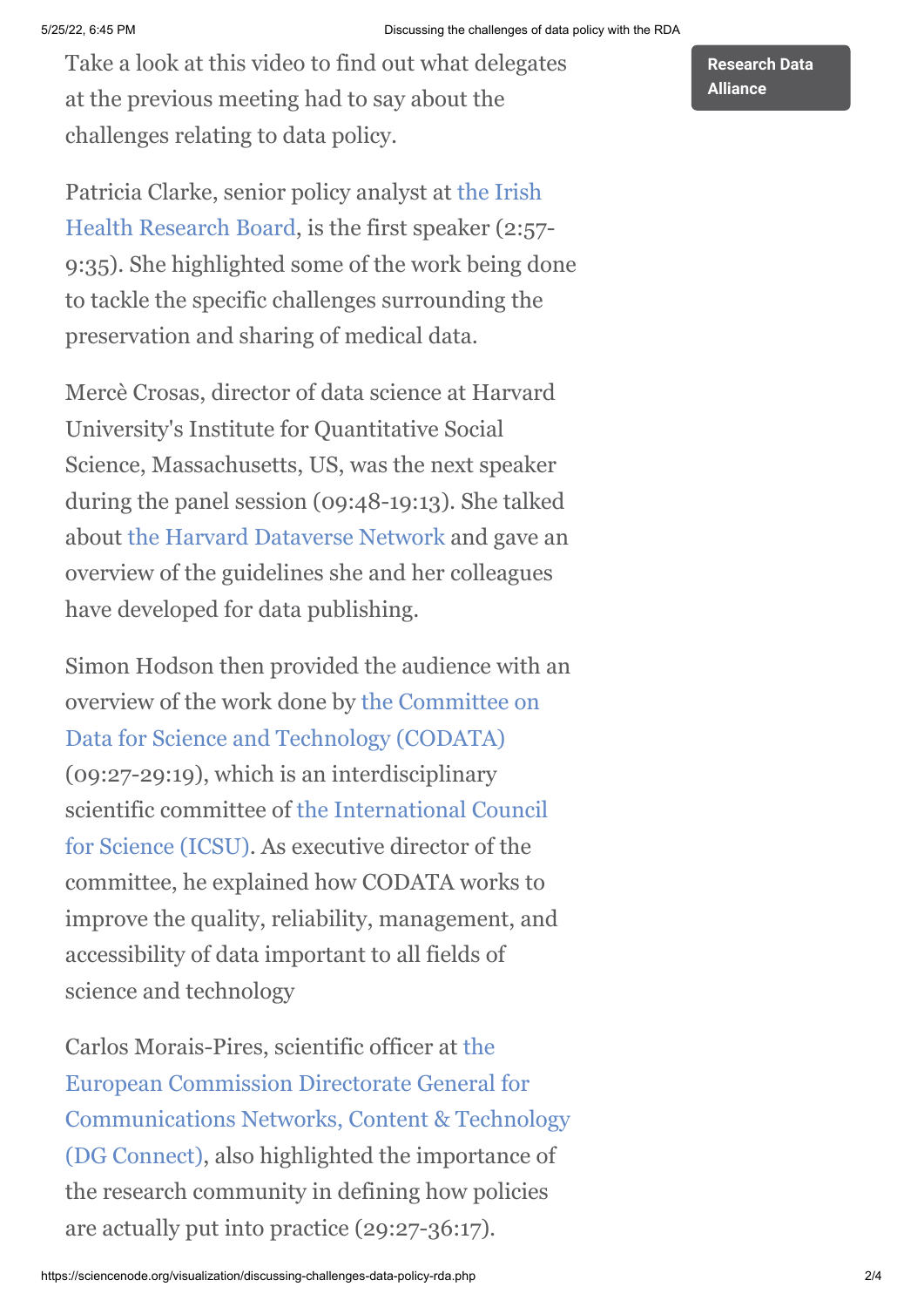[Ross Wilkinson, executive director of the](http://www.ands.org.au/) Australian National Data Service, gave the final presentation of the session (36:24-40:05) in which he argued that research data outputs are an important factor in calculating 'return on investment'.

*More videos from the RDA Third Plenary Meeting are available [here.](https://www.rd-alliance.org/plenary3/programme.html) Also, you can read more about [the event in our feature article 'A deluge of data in](http://www.isgtw.org/feature/deluge-data-dublin) Dublin'.*

*- Andrew Purcell*